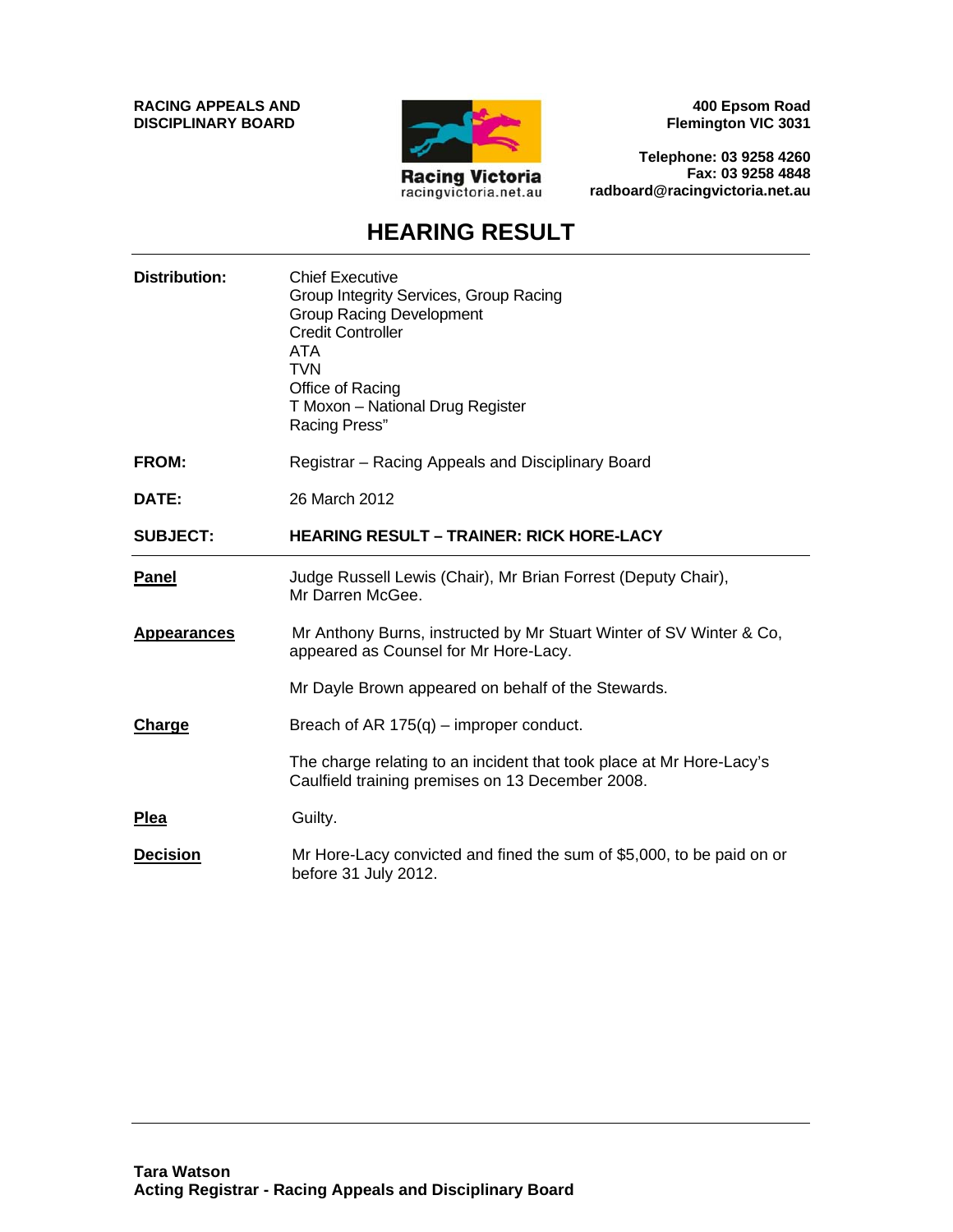# **TRANSCRIPT OF**

## **PROCEEDINGS**

#### **RACING APPEALS AND DISCIPLINARY BOARD**

\_\_\_\_\_\_\_\_\_\_\_\_\_\_\_\_\_\_\_\_\_\_\_\_\_\_\_\_\_\_\_\_\_\_\_\_\_\_\_\_\_\_\_\_\_\_\_\_\_\_\_\_\_\_\_\_\_\_\_\_\_\_\_

**HIS HONOUR JUDGE R.P.L. LEWIS, Chairman MR B. FORREST, Deputy Chair MR D. McGEE**

#### **EXTRACT OF PROCEEDINGS**

**DECISION**

#### **TRAINER: RICK HORE-LACY**

#### **MELBOURNE**

#### **MONDAY, 26 MARCH 2012**

MR D. POULTON appeared on behalf of the RVL Stewards

MR A. BURNS (instructed by S.V. Winter and Co) appeared on behalf of Mr R. Hore-Lacy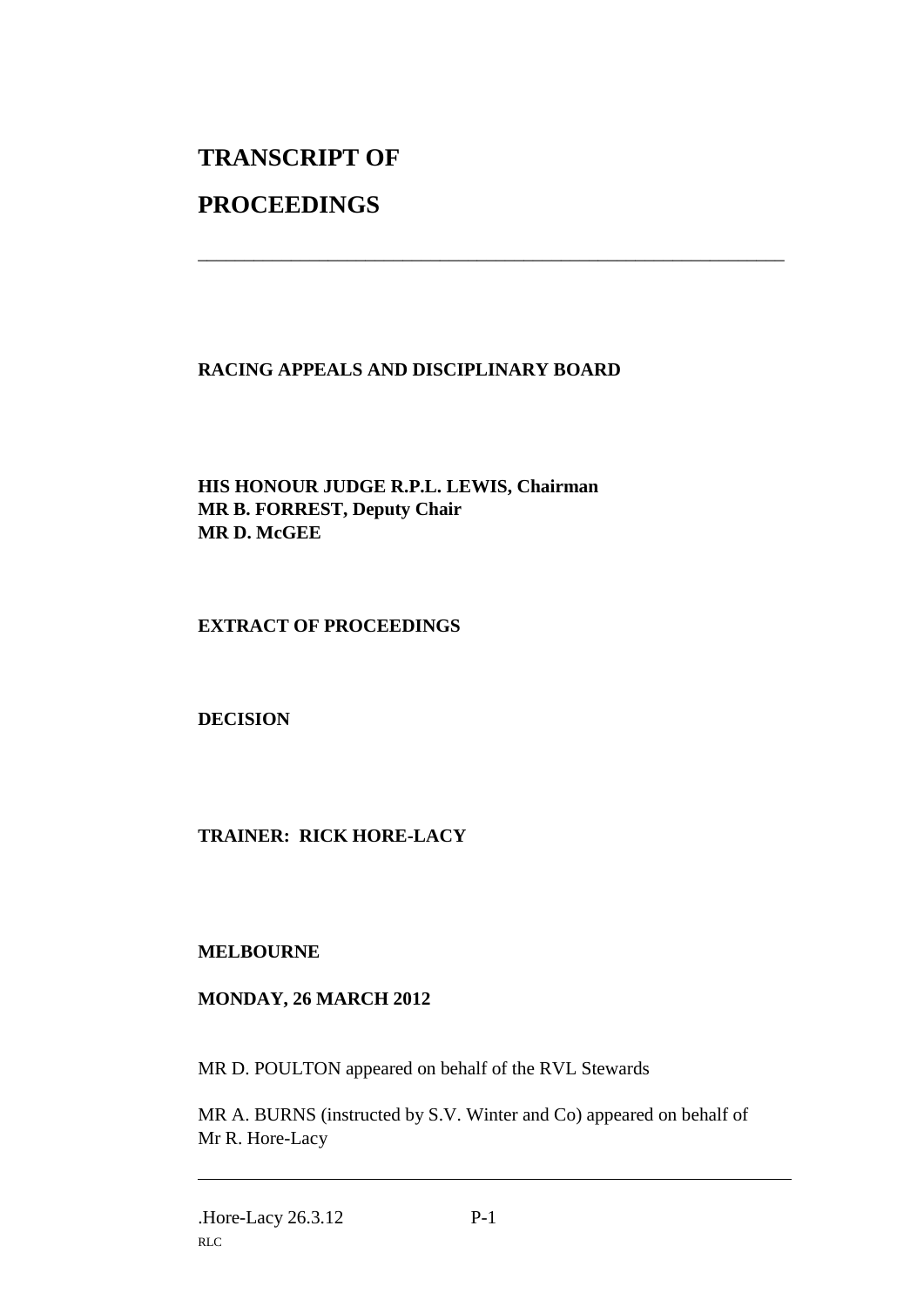CHAIRMAN: Richard Hore-Lacy, you have pleaded guilty to a charge of improper conduct, such conduct being an indecent assault upon a female known as Miss J on 13 December 2008. The circumstances were as follows: you are and were a licensed trainer occupying premises known as Spartacus Lodge at Caulfield. At the time of the incident, you were aged 69 years and Miss J was aged 20 years. The narrative is then taken up in the statement of agreed facts which have been tendered in evidence.

You have no previous record of any relevant offence and you have admitted guilt at the earliest opportunity, thus sparing the victim having to give evidence and being cross-examined. The Board accepts that you are genuinely remorseful. The Board accepts that you are unlikely to reoffend. The Board accepts that the offence was opportunistic, although there was an element of deception involved.

The Board also takes into account the considerable delay between the time of the offence and this hearing. The Board accepts that you have been under considerable stress as a result of the delay, which was not of your making. Nevertheless, this was a serious breach of AR 175(q). You were Miss J's employer, a high-profile trainer. In behaving as you did, you breached the trust which should exist between employer and employee. Further, your actions represented an abuse of power as an employer towards a young woman who had only recently resumed employment with you. Your conduct was not only reprehensible but was disgusting.